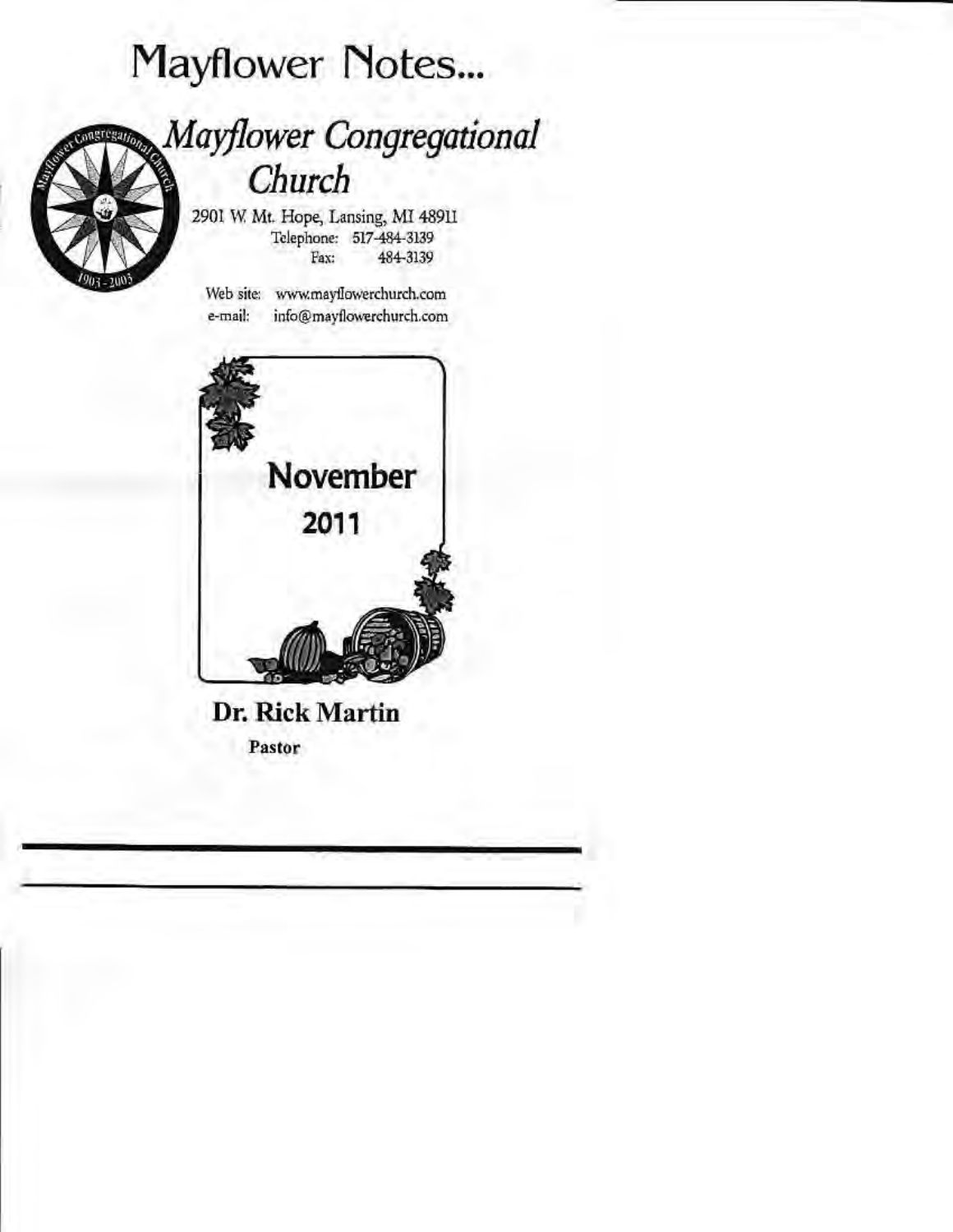Dates to remember in November..

November 4 & 5

Rummage Sale

November 11

Veterans's Day

November 12

November 15

November 20

Deadline for Mayflower Notey

Second Saturday Supper

Walter Ellis Harvest Festival

Thanksgiving Day

November 27

November 24

First Day of Advent

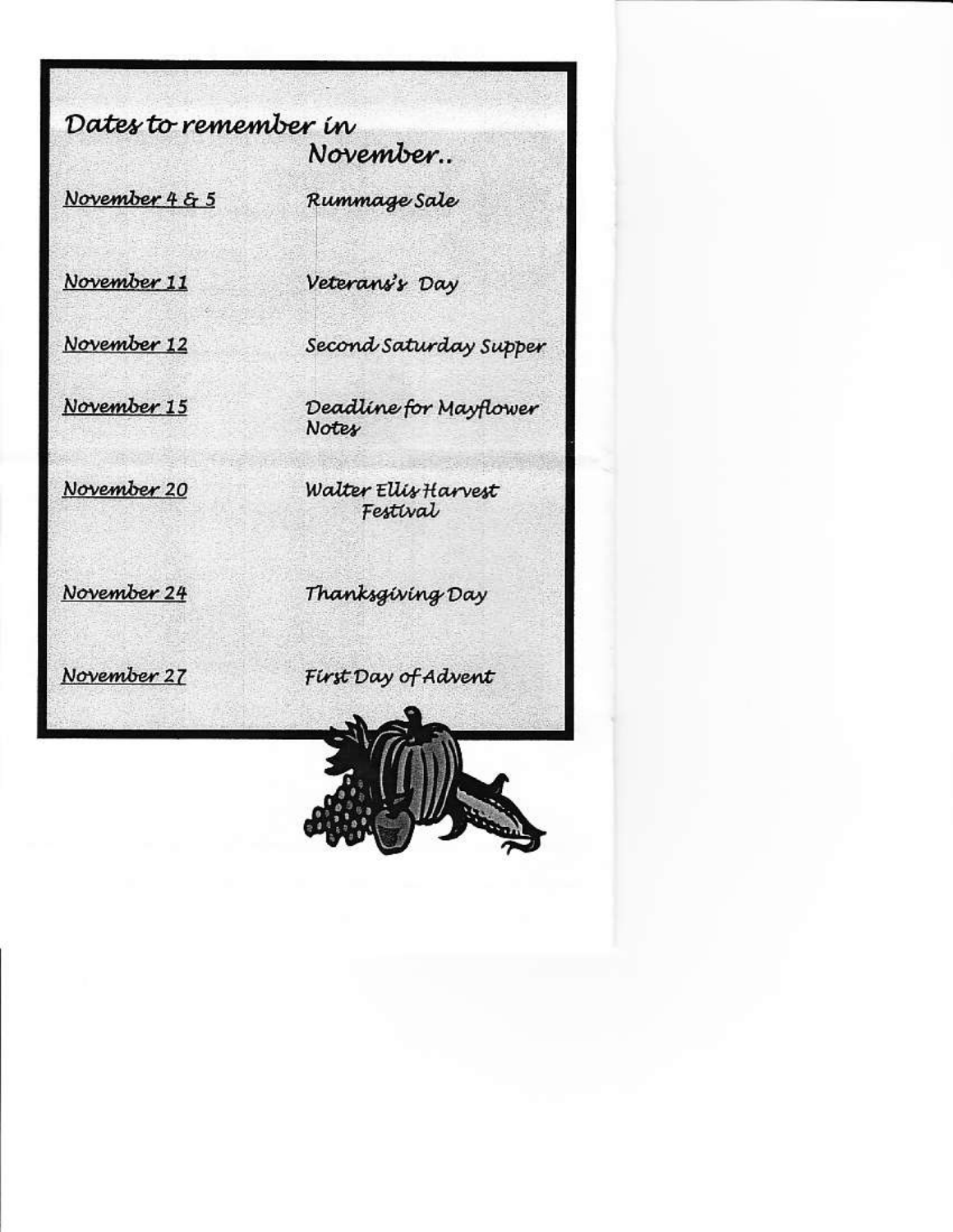#### From the Pastor's Desk

#### **Giving Thanks**

November brings to mind leaves falling, crops being harvested, winter approaching and Thanksgiving Day celebrations. Thanksgiving Day has special meaning to Congregationalists, since our spiritual heritage goes back to the Pilgrims. Think of the sacrifices these people made for God.

People came to the New World for many different reasons. The Pilgrims came in pursuit of freedom to worship God as they saw fit. In England and Holland such freedom was not available. Many of them viewed coming to America as an opportunity to establish the Kingdom of God on earth

The Pilgrims suffered much in their pursuit of the will of God. They also established a colony and their descendants were influential in establishing a new nation; 60% of the signers of the Constitution were Congregationalists. The results of their faith effected not only themselves, but generations to come, even reaching to our day. We still are living under many of the blessings of God for which the Pilgrims sacrificed so much. We have a lot to be thankful for.

As Christians, every day should be Thanksgiving Day (without the overload of food). We are blessed! Not only because of our forefathers, but because Our Father has bestowed His many blessings upon us. Salvation through Jesus Christ's sacrifice, wonderful Christian fellowship and service through Mayflower Congregational Church, with all the blessings God bestows daily just to take care of us. We have so much to be thankful for.

### I Thessalonians 5: 16-18

Rejoice always; pray without ceasing in everything give thanks; for this is God's will for you in Christ Jesus.

Give thanks everyday to God and enjoy His blessings even more.

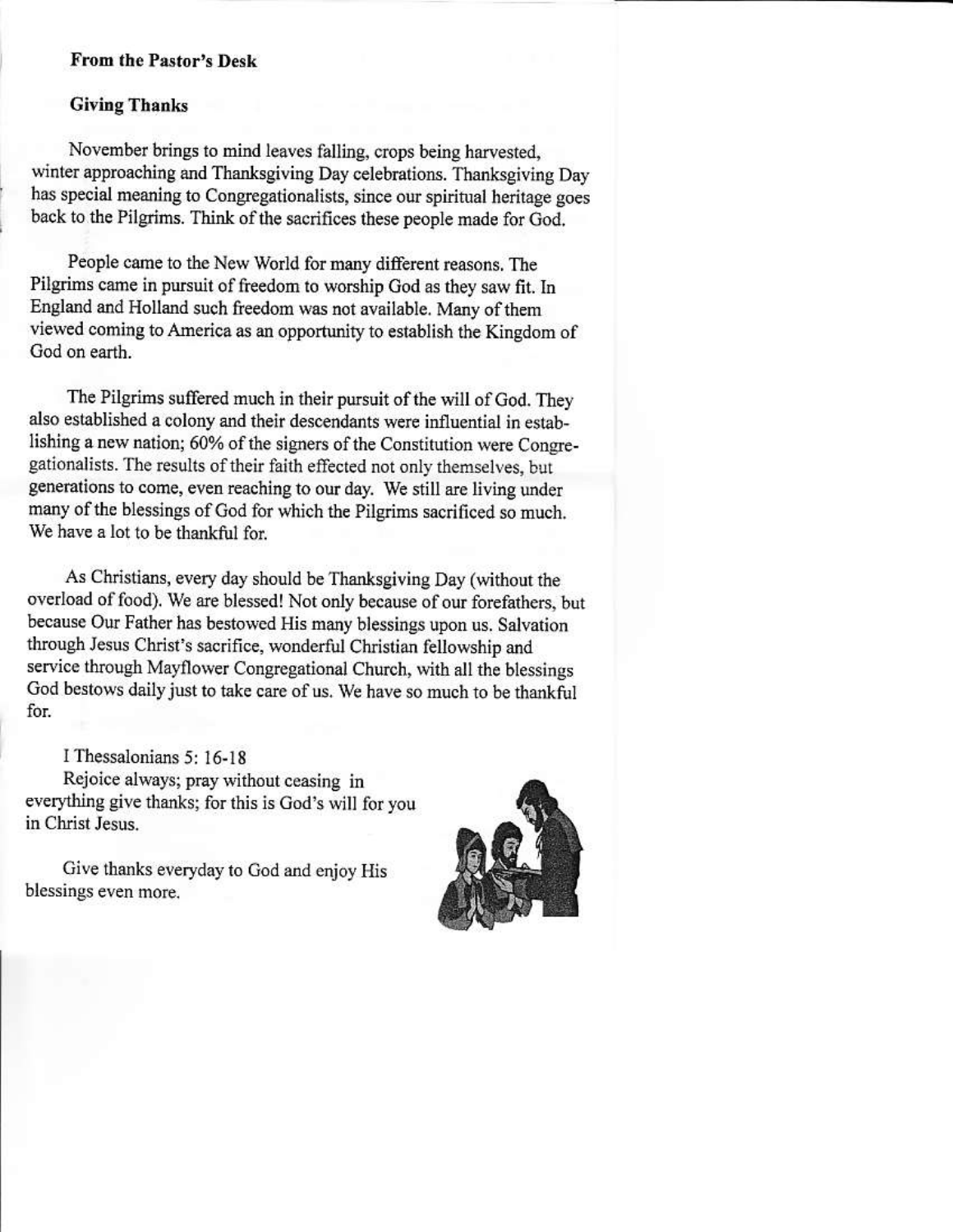## **LAY LEADER'S MISSIVE**

When someone says "you are so hard to buy for," then I know they are really saying, "you have been blessed." Most of us have experienced an abundance of every good thing; and we want for nothing. God, through us has provided much to one another and to our community. In some ways, it is unfortunate that Thanksgiving must give way to Advent so quickly. We must hold on to thankfulness for all we have; and to our faithful God.

May we remain aware of the gifts we have been given that cost nothing - smiles, hugs, forgiveness, kind words, time, availability, listening and let our joy be seen by others in our world. We are a congregation with peace, plenty and purpose. May we be always ready to share with our community.

As Ever, Roger



#### THE GINGHAM DRESS

A lady in a faded gingham dress and her husband, dressed in a homespun threadbare suit, stepped off the train in Boston, and walked timidly without an appointment into the Harvard University President's outer office.

The secretary could tell in a moment that such backwoods, country hicks had no business at Harvard & probably didn't even deserve to be in Cambridge.

"We'd like to see the president," the man said softly.

"He'll be busy all day," the secretary snapped.

"We'll wait," the lady replied.

For hours the secretary ignored them, hoping that the couple would finally become discouraged and go away.

They didn't, and the secretary grew frustrated and finally decided to disturb the president, even though it was a chore she always regretted. "Maybe if you see them for a few minutes, they'll leave," she said to him!

He sighed in exasperation and nodded. Someone of his importance obviously didn't have the time to spend with them, and he detested gingham dresses and homespun suits cluttering up his outer office.

The president, stern faced and with dignity, strutted toward the couple.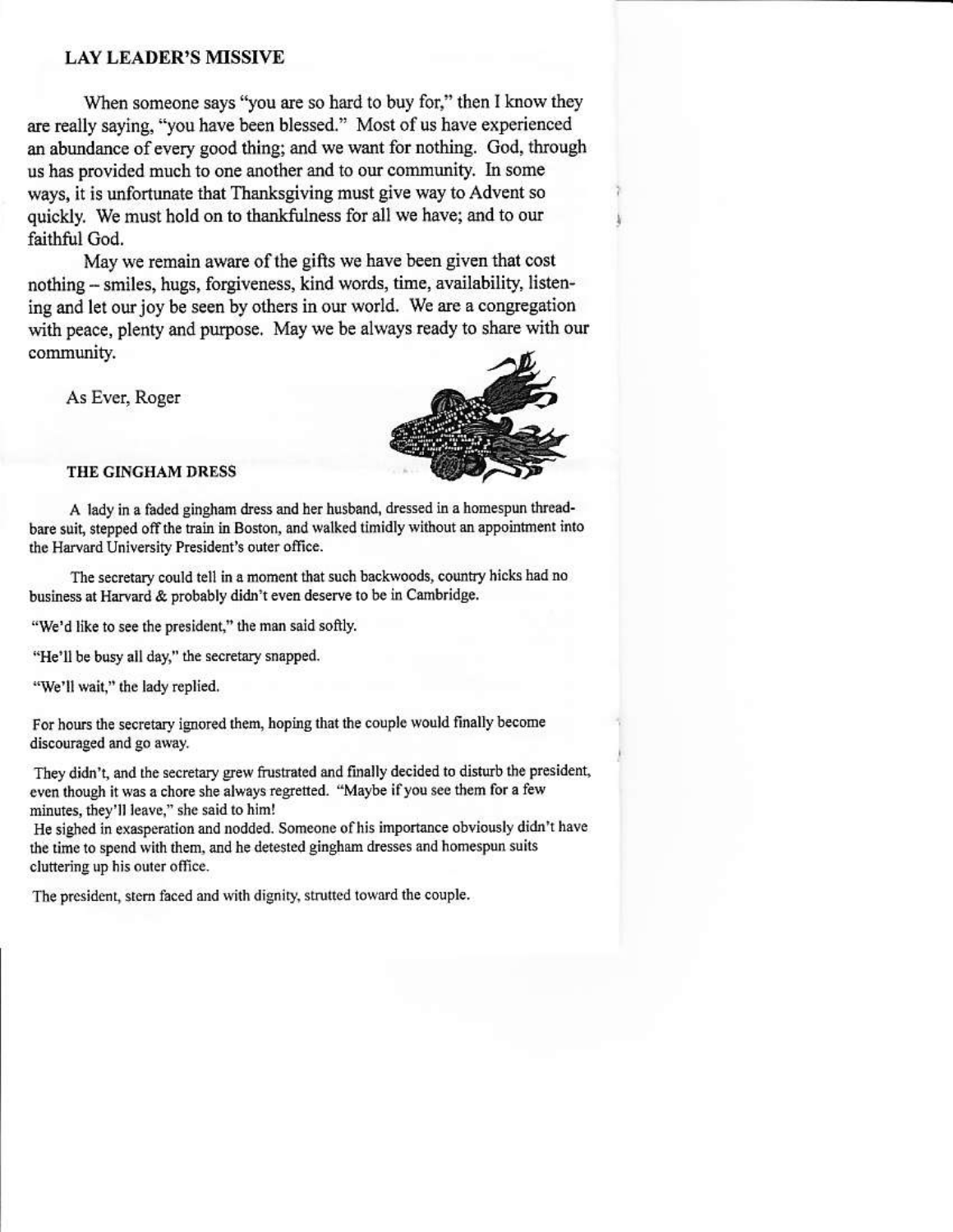## (continued)

The lady told him, "We had a son who attended Harvard for one year. He loved Harvard. He was happy here. But about a year ago, he was accidentally killed.

My husband and I would like to erect a memorial to him, somewhere on campus."

The president wasn't touched. He was shocked.

"Madam," he said, gruffly, "we can't put up a statue for every person who attended Harvard and died. If we did, this place would look like a cemetery."

"Oh, no," the lady explained quickly. "We don't want to erect a statue. We thought we would like to give a building to Harvard."

The president rolled his eyes. He glanced at the gingham dress and homespun suit, then exclaimed, "A building! Do you have any earthly idea how much a building costs? We have over seven and a half million dollars in the physical buildings here at Harvard."

For a moment the lady was silent.

The president was pleased. Maybe he could get rid of them now.

The lady turned to her husband and said quietly, "Is that all it cost to start a university? Why don't we just start our own? "

Her husband nodded. The president's face wilted in confusion and bewilderment.

Mr. and Mrs. Leland Stanford got up and walked away, traveling to Palo Alto, California where they established the university that bears their name, Stanford University, a memorial to a son that Harvard no longer cared about.

You can easily judge the character of others by how they treat those who they think can do nothing for them.

A TRUE STORY By Malcolm Forbes